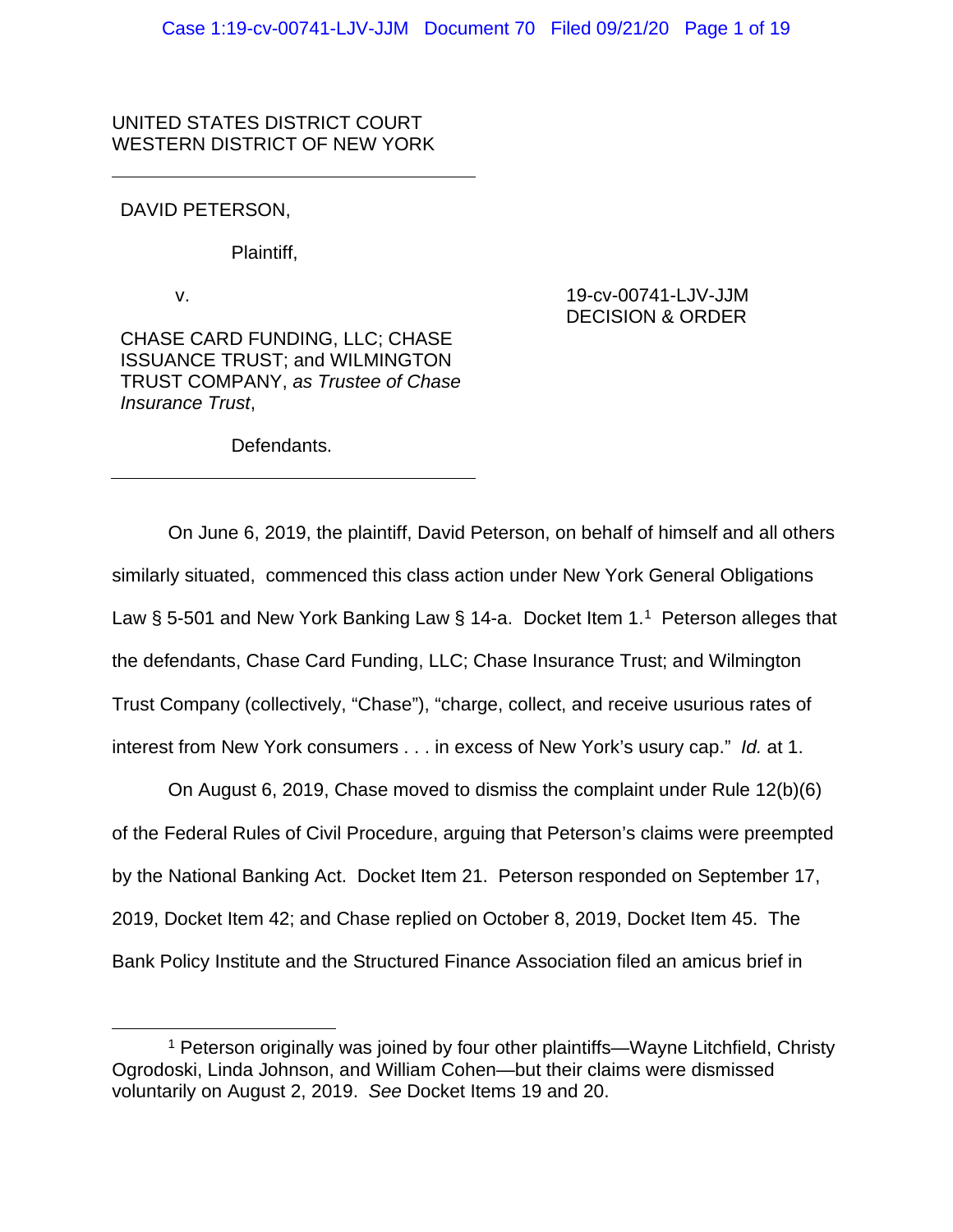#### Case 1:19-cv-00741-LJV-JJM Document 70 Filed 09/21/20 Page 2 of 19

support of the defendants' motion on August 13, 2019. *See* Docket Item 28-1. Peterson responded to that brief on January 8, 2020. Docket Item 56.

On October 11, 2019, the case was referred to United States Magistrate Judge Jeremiah J. McCarthy for all proceedings under 28 U.S.C. §§ 636(b)(1)(A) and (B). Docket Item 46. Following oral argument on December 11, 2019, Judge McCarthy solicited additional briefing on an administrative rule proposed by the United States Comptroller of the Currency. Docket Item 49. The parties exchanged briefs on January 8, 2020. Docket Items 54 (defendants) and 55 (Peterson).

On January 22, 2020, Judge McCarthy issued a Report and Recommendation ("R&R") finding that Chase's motion should be granted. Docket Item 57. On February 5, 2020, Peterson objected to the R&R on the grounds that Judge McCarthy erred in (1) finding that application of New York's usury laws to Chase's credit card accounts would "significantly interfere" with its exercise of a national bank power and (2) failing to specifically find that nonparty JPMorgan Chase Bank is "located" in, and therefore entitled to charge interest according to the laws of, Delaware. Docket Item 60. On March 4, 2020, the defendants responded to the objections, Docket Item 66; and on March 13, 2020, Peterson replied, Docket Item 67. The Center for Responsible Lending and the National Consumer Law Center filed an amicus brief on February 5, 2020. Docket Item 62. Peterson provided supplemental authority on June 10, 2020, Docket Item 68; Chase responded to that submission on June 17, 2020, Docket Item 69.

A district court may accept, reject, or modify the findings or recommendations of a magistrate judge. 28 U.S.C. § 636(b)(1); Fed. R. Civ. P. 72(b)(3). The court must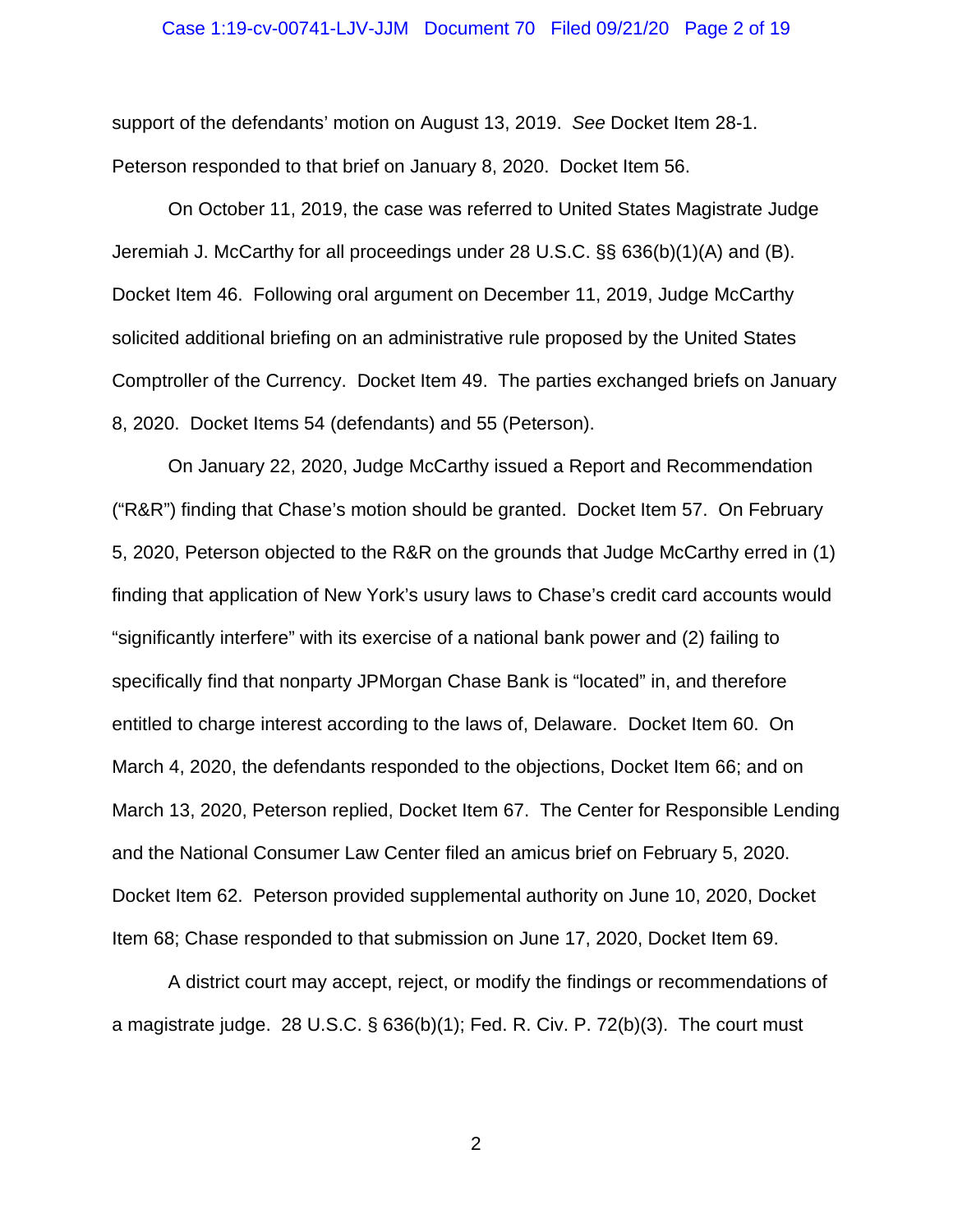review *de novo* those portions of a magistrate judge's recommendation to which a party objects. 28 U.S.C. § 636(b)(1); Fed. R. Civ. P. 72(b)(3).

This Court has carefully and thoroughly reviewed the R&R, the record, the objection and responses, and the materials submitted to Judge McCarthy. Based on that *de novo* review, the Court accepts and adopts Judge McCarthy's recommendation to grant the defendants' motion. The Court does so for the specific reasons stated below.

#### **BACKGROUND**

Petersen's unsecured credit card loans were originated by JPMorgan Chase Bank, N.A. ("JPMCB"). Docket Item 1 at 3, 9-10.<sup>2</sup> JPMCB engages in a process called "securitization," whereby it sells all current and future receivables (including interest payments) generated by its credit card loan accounts to a non-bank entity. *See Id.* at 7- 10. The purpose of selling the receivables is to "ensure that investors in the securitization are able to invest solely in the quality of the receivables and the risks specific to them, rather than the overall risks of [JPMCB]." *Id.* at 8; *see also Scott v. Bank of Am.*, 580 F. App'x 56 (3d Cir. 2014) ("[Securitization]—a typical [move] by credit card issuers—'provides steady liquidity for card issuers' and 'transfer[s] most downside credit risk on the card.'" (quoting Adam J. Levitin, *Skin-in-the-Game: Risk Retention Lessons from Credit Card Securitization*, 81 Geo. Wash. L. Rev. 813, 817, 828 (2013))).

<span id="page-2-0"></span><sup>2</sup> Chase Bank USA, N.A., a national bank, originated and owned Petersen's account until May 18, 2019, when it merged into JPMCB. *Id.* at 10 n.5.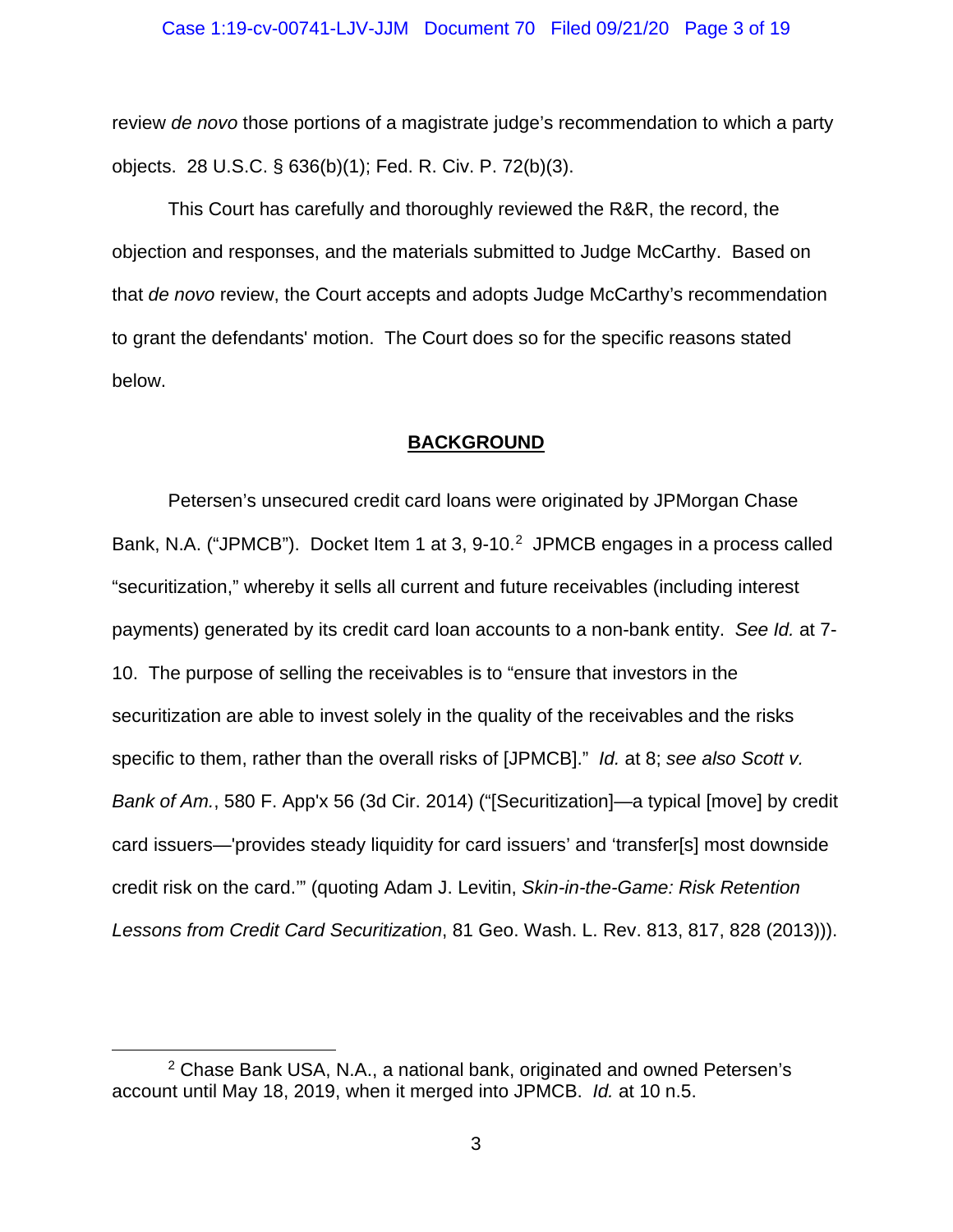#### Case 1:19-cv-00741-LJV-JJM Document 70 Filed 09/21/20 Page 4 of 19

JPMCB first sells the receivables to defendant Chase Card Funding, LLC ("Card Funding" or "the depositor"), a "shell company that has no employees and engages in no activity other than the purchase and re-sale of debts." Docket Item 1 at 11. Card Funding in turn sells the receivables to defendant Chase Issuance Trust ("the Trust"), a "single-purpose entity with no employees." *Id.* at 11-13. These sales are financed by the Trust's sale of asset-backed securities, the cash proceeds of which ultimately land with JPMCB. *Id.* at 8, 10.

The Trust "contracts with" JPMCB to service the credit card loans. *Id.* at 13. "The servicer's duties include billing, collecting[,] and investigating payment delinquencies on accounts . . . . The servicer also deposits collections on the receivables into the collection account maintained" for the owner of the receivables. CHAIT A(2018-1) Prospectus 63 (May 4, 2018),

https://www.jpmorgan.com/pdfdoc/jpmc/ir/chait\_2018-A1\_prospectus.pdf. The Trust bears all expenses related to servicing the receivables. *Id.* at 63-64.

JPMCB acknowledges that, as a result of securitization process, the receivables are "no longer . . . the property, assets[,] or rights of [JPMCB]." Receivables Purchase Agreement ("RPA") § 2.01(e) (Jan. 20, 2016),

https://www.sec.gov/Archives/edgar/data/1174821/000119312516434830/d102477dex4 4.htm. JPMCB remains the owner of the "accounts" themselves, however. For example, it "retains the right to change various terms and conditions of the credit card accounts," including "increasing or decreasing periodic interest charges." Prospectus at 26, 46. And, in the event of default, the Trust "automatically . . . sell[s], transfer[s], set[s] over, and otherwise convey[s]" to Card Funding, which in turn "automatically transfer[s],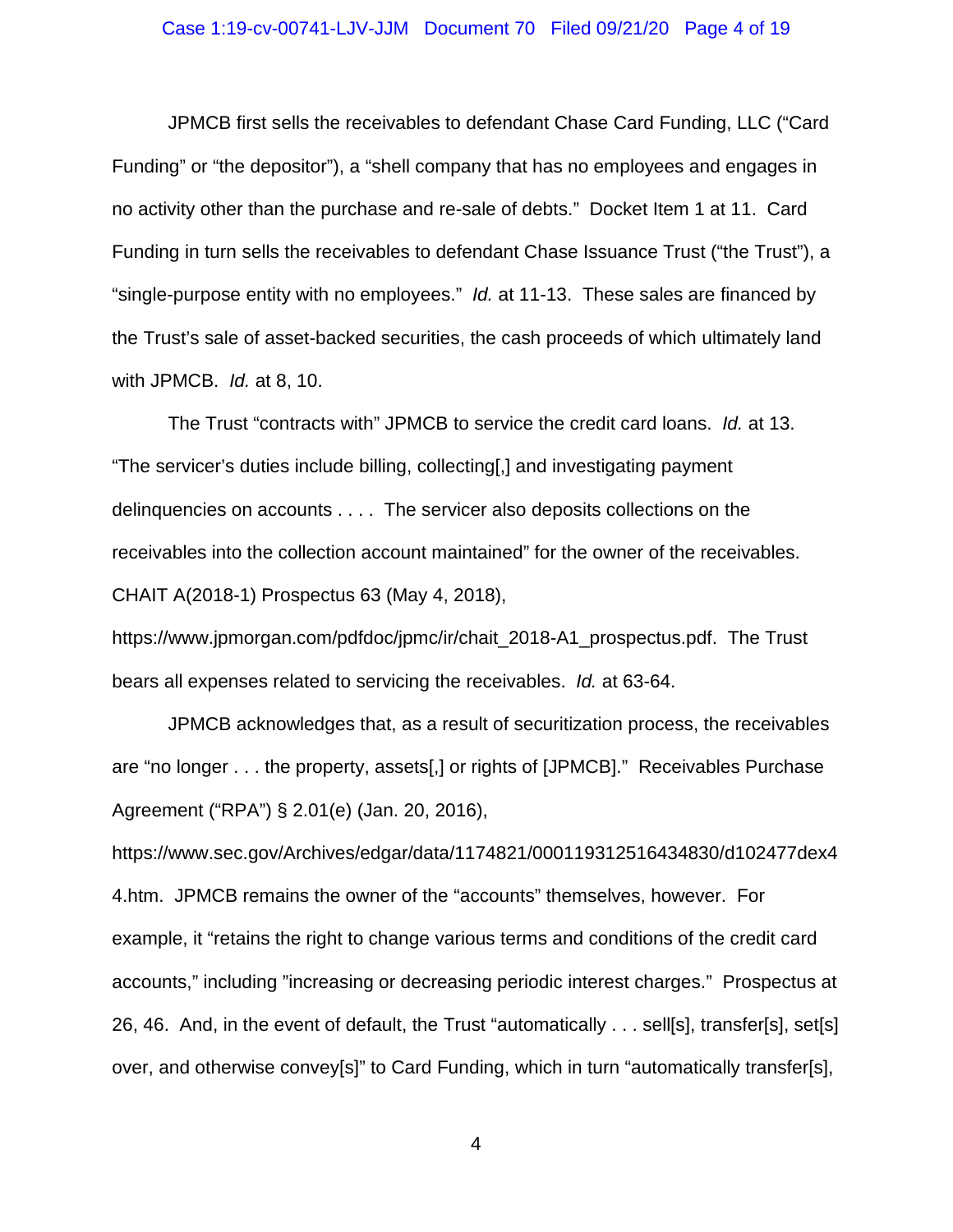set[s] over, and otherwise convey[s]" to JPMCB, "all the right, title and interest . . . in and to the [r]eceivables in such [d]efaulted [a]ccount." RPA § 3.05; Fourth Amended and Restated Transfer and Servicing Agreement ("TSA") § 3.05 (Jan. 20, 2016), https://www.sec.gov/Archives/edgar/data/1174821/000119312516434830/d102477dex4 5.htm.

#### **LEGAL PRINCIPLES**

# **I. STANDARD OF REVIEW**

To decide a motion to dismiss for failure to state a claim upon which relief may be granted, courts "ask whether the complaint contains 'sufficient factual matter, accepted as true, to state a claim to relief that is plausible on its face.'" *Gamm v. Sanderson Farms, Inc.*, 944 F.3d 455, 462 (2d Cir. 2019) (quoting *Ashcroft v. Iqbal*, 556 U.S. 662, 678 (2009)). "Although preemption . . . is an affirmative defense, it can still support a motion to dismiss if the statute's barrier to suit is evident from the face of the complaint." *Ricci v. Teamsters Union Local 456*, 781 F.3d 25, 28 (2d Cir. 2015).

"The court accepts as true all well-pleaded factual allegations in the complaint [and] draws all reasonable inferences in favor of the nonmoving party." *Id.* (citation omitted). "Dismissal is inappropriate unless it appears beyond doubt that the plaintiff can prove no set of facts which would entitle him or her to relief." *Chambers v. Time Warner, Inc.*, 282 F.3d 147, 152 (2d Cir. 2002) (citation omitted). Thus, a court "may find a claim preempted only if the facts alleged in the complaint do not plausibly give rise to a claim that is not preempted." *Galper v. JP Morgan Chase Bank, N.A.*, 802 F.3d 437, 444 (2d Cir. 2015). But courts "are not bound to accept as true a legal conclusion couched as a factual allegation," nor will "a formulaic recitation of the elements of a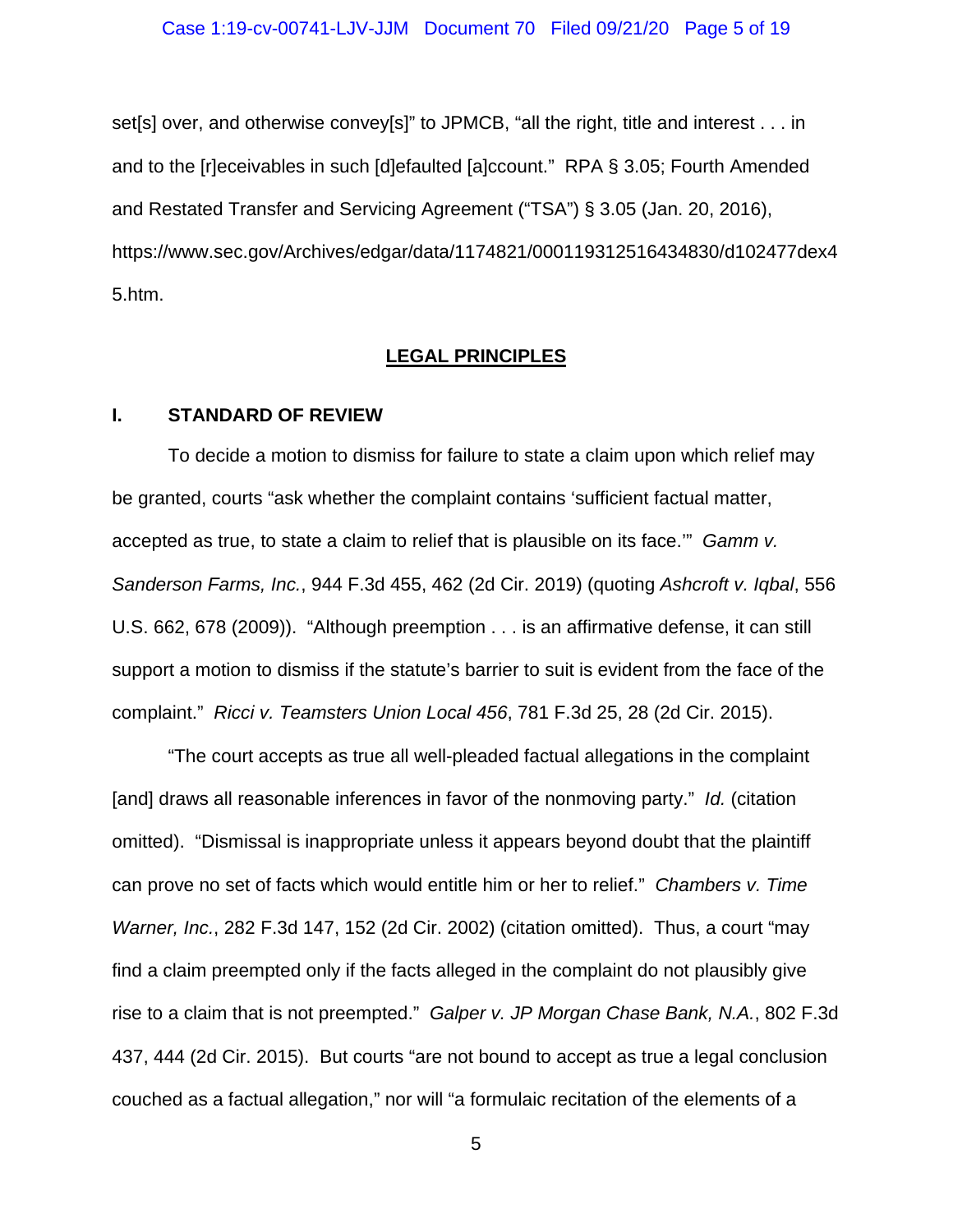#### Case 1:19-cv-00741-LJV-JJM Document 70 Filed 09/21/20 Page 6 of 19

cause of action" suffice. *Bell Atlantic Corp. v. Twombly*, 550 U.S. 544, 555 (2007) (citation omitted).

In making this determination, a court "considers, in addition to the complaint, and written instruments attached, statements incorporated by reference, and public disclosure documents." *Gamm*, 944 F.3d at 462 (citation omitted). "Even where a document is not incorporated by reference, the court may nevertheless consider it where the complaint relies heavily upon its terms and effect, which renders the document integral to the complaint." *Chambers*, 282 F.3d at 153 (citation omitted). Courts "may also consider items of which it has taken judicial notice under Federal Rule of Evidence 201," *Gamm*, 944 F.3d at 462, including "newspaper articles, documents publicly filed with the [Securities and Exchange Commission ("SEC")] or [the Financial Industry Regulatory Authority], documents filed with a Secretary of State, documents filed with governmental entities and available on their official websites, and information publicly announced on certain non-governmental websites, such as a party's official website," *Wells Fargo Bank, N.A. v. Wrights Mill Holdings, LLC*, 127 F. Supp. 3d 156, 166 (S.D.N.Y. 2015) (collecting cases).

Peterson incorporates by reference the Prospectus, *see* Docket Item 1 at 10 n.5, as well as the RPA, *see id.* at 11 n.6, and the TSA, *see id.* at 12 n.7. This Court also takes judicial notice of the RPA and TSA, which are publicly available on the SEC's website. *See* RPA,

https://www.sec.gov/Archives/edgar/data/1174821/000119312516434830/d102477dex4 4.htm; TSA,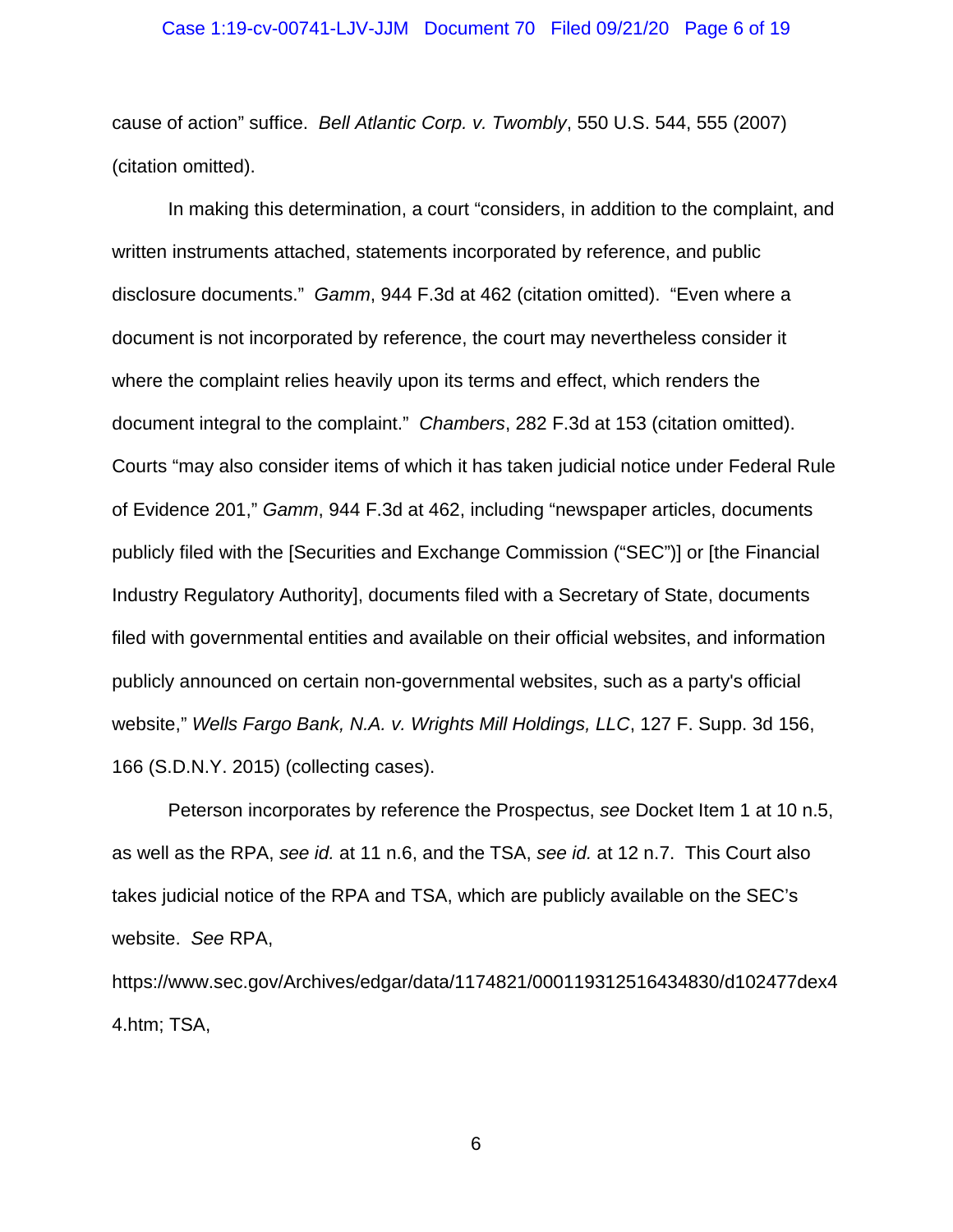https://www.sec.gov/Archives/edgar/data/1174821/000119312516434830/d102477dex4 5.htm.

#### **II. THE NATIONAL BANKING ACT AND PREEMPTION**

The National Banking Act ("NBA") authorizes "national banks"—"corporate entities chartered not by any State, but by the Comptroller of the Currency of the U.S. Treasury," *Wachovia Bank v. Schmidt,* 546 U.S. 303, 306 (2006)—to exercise several enumerated powers as well as "all such incidental powers as shall be necessary to carry on the business of banking." 12 U.S.C. § 24 (Seventh). Under the Supremacy Clause, the NBA preempts many state consumer-protection laws because of both express and implicit Congressional intent. *See generally Barnett Bank of Marion Cnty., N.A. v. Nelson*, 517 U.S. 25, 30-31 (1996).

#### **A. Express Preemption**

"The Supreme Court has interpreted 'grants of both enumerated and incidental powers to national banks as grants of authority not normally limited by, but rather ordinarily preempting, contrary state law.'" *SPGGC, LLC v. Blumenthal*, 505 F.3d 183, 189 (2d Cir. 2007) (quoting *Barnett Bank*, 517 U.S. at 32). For example, because the NBA "expressly permits national banks to 'charge on any loan . . . interest at the rate allowed by the laws of the State, Territory, or District where the bank is located,'" and "also 'provide[s] the exclusive cause of action' for usury claims against national banks," the Act "completely preempt[s] analogous state-law usury claims" against national banks. *Madden v. Midland Funding, LLC*, 786 F.3d 246, 250 (2d Cir. 2015) (alterations in original) (first excerpt quoting 12 U.S.C. § 85) (second quoting *Beneficial Nat'l Bank v. Anderson*, 539 U.S. 1, 11 (2003)) (third quoting *Sullivan v. Am. Airlines, Inc.*, 424 F.3d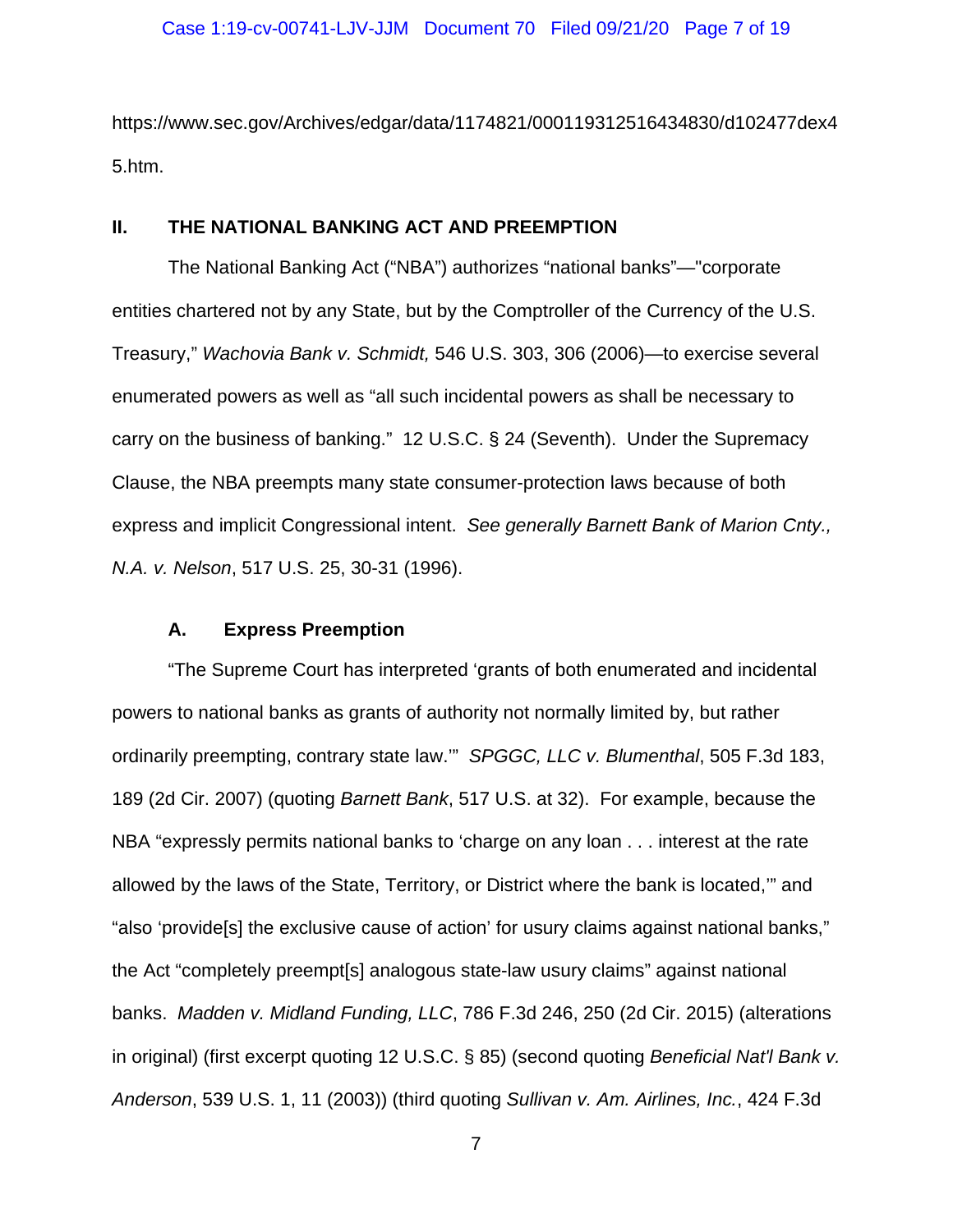267, 275 (2d Cir. 2005)). Stated differently, in light of 12 U.S.C. § 85, "there is 'no such thing as a state-law claim of usury against a national bank.'" *Id.* (quoting *Beneficial Nat'l Bank*, 539 U.S. at 11).

## **B. Significant Interference (Conflict Preemption)**

"NBA preemption can be extended to non-national bank entities . . . [when] application of state law to [the non-national bank entity's] action [would] significantly interfere with a national bank's ability to exercise its power under the NBA." *Id.* (citing *Barnett Bank*, 517 U.S. at 33; *Pac. Cap. Bank, N.A. v. Connecticut*, 542 F.3d 341, 353 (2d Cir. 2008)); *see also* 12 U.S.C. § 25b(b)(1)(B)) (the NBA preempts state consumer financial laws which "prevent[ ] or significantly interfere[ ] with the exercise by [a] national bank of its powers"). "In most cases in which NBA preemption has been applied to a non-national bank entity, the entity has exercised the powers of a national bank—*i.e.*, has acted on behalf of a national bank in carrying out the national bank's business." *Id.* For example, "the Supreme Court has held that operating subsidiaries of national banks may benefit from NBA preemption," and the Second Circuit has held that "agents of national banks can benefit from NBA preemption." *Id.* (citing *Watters v. Wachovia Bank, N.A.*, 550 U.S. 1, 18 (2007); *Pac. Cap. Bank*, 542 F.3d at 353-54) (additional citations omitted).

And if applying state law might indirectly interfere with a national bank's exercise of its powers, NBA preemption may apply even to non-national bank entities that are not agents of a national bank. *See Barnett Bank*, 517 U.S. at 31 (explaining that courts find implicit preemption when federal law is "in irreconcilable conflict" with state law, such that compliance with both statutes "may be a physical impossibility," or "the state law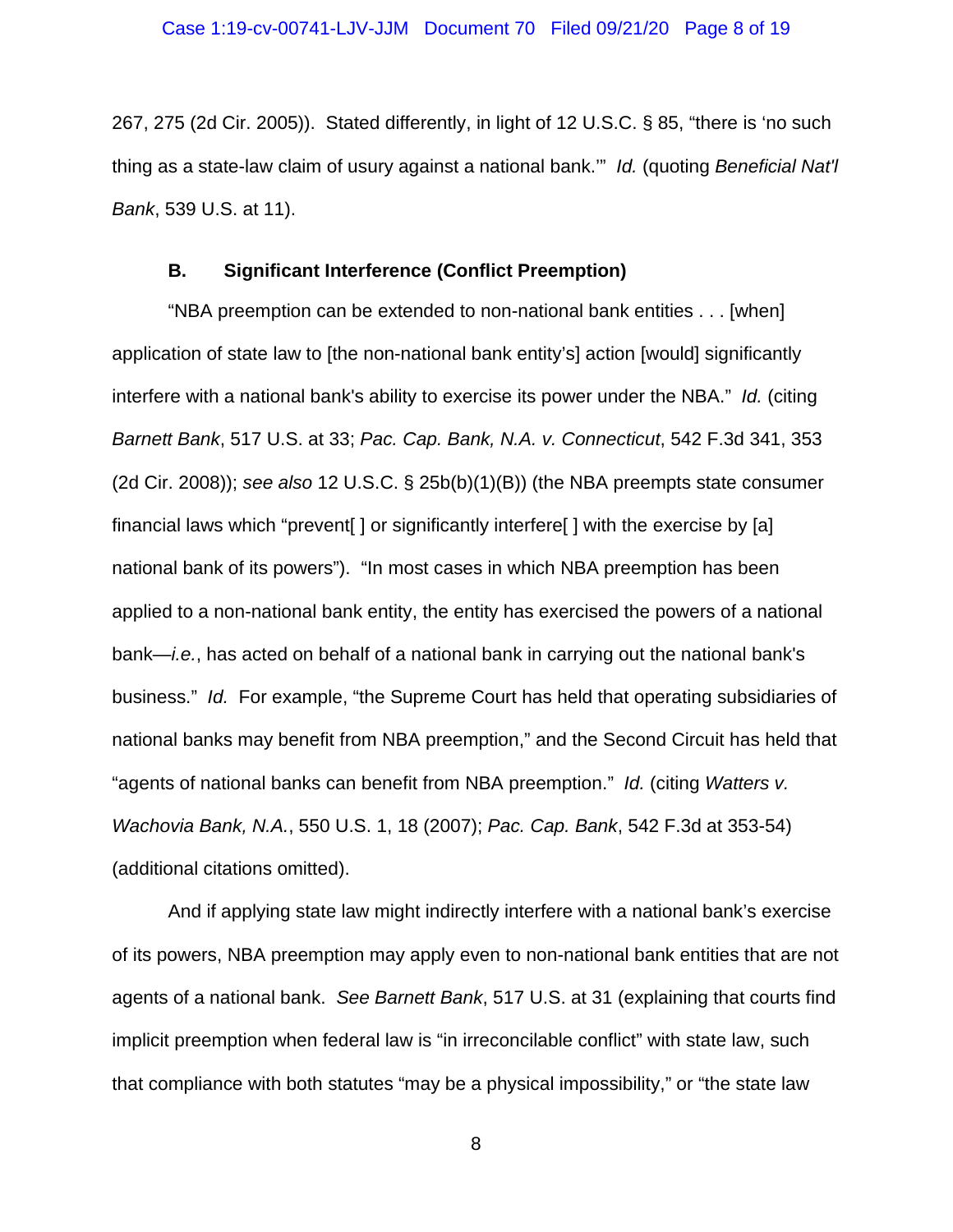#### Case 1:19-cv-00741-LJV-JJM Document 70 Filed 09/21/20 Page 9 of 19

may stand as an obstacle to the accomplishment and execution of the full purposes and objectives of Congress" (citations and alterations omitted)). In deciding whether to apply NBA preemption under such circumstances, courts ask "whether the [state] regulation at issue actually affects the national bank's exercise of any authorized powers or [instead] limits only activities of the third party which are otherwise subject to state control." *Blumenthal*, 505 F.3d at 191.

In *Blumenthal*, for example, the Second Circuit considered whether certain state laws regulating gift cards issued by a national bank but sold by a non-national-bank entity were preempted by the NBA. The state's prohibition on gift card expiration dates might be preempted, the court held, because that regulation could interfere with the issuing national bank's power to "offer[ ] 'electronic stored value systems." *Id.* at 189 (quoting 12 C.F.R.  $\S$  7.5002(a)(3)). More specifically, because the national bank was both "legally entitled" to, and benefitted financially from its decision to, operate the gift cards on the Visa payment network, and because Visa required expiration dates, "an outright prohibition on expiration dates could have prevented [the national bank] from acting as the issuer of the [gift card]." *Id.* at 191. But the state's prohibition on inactivity fees was not preempted because those fees were "establish[ed]," "collected[,] and retained" by the non-national-bank entity. *Id.* The court was clear that its decision "d[id] not address whether [it] would reach a different conclusion were the fees in question established and collected by the issuing [national] bank rather than by [the non-nationalbank entity]." *Id.* (citation omitted).

More recently, in *Madden*, the Second Circuit considered whether the NBA preempted enforcement of New York's usury laws against two non-national-bank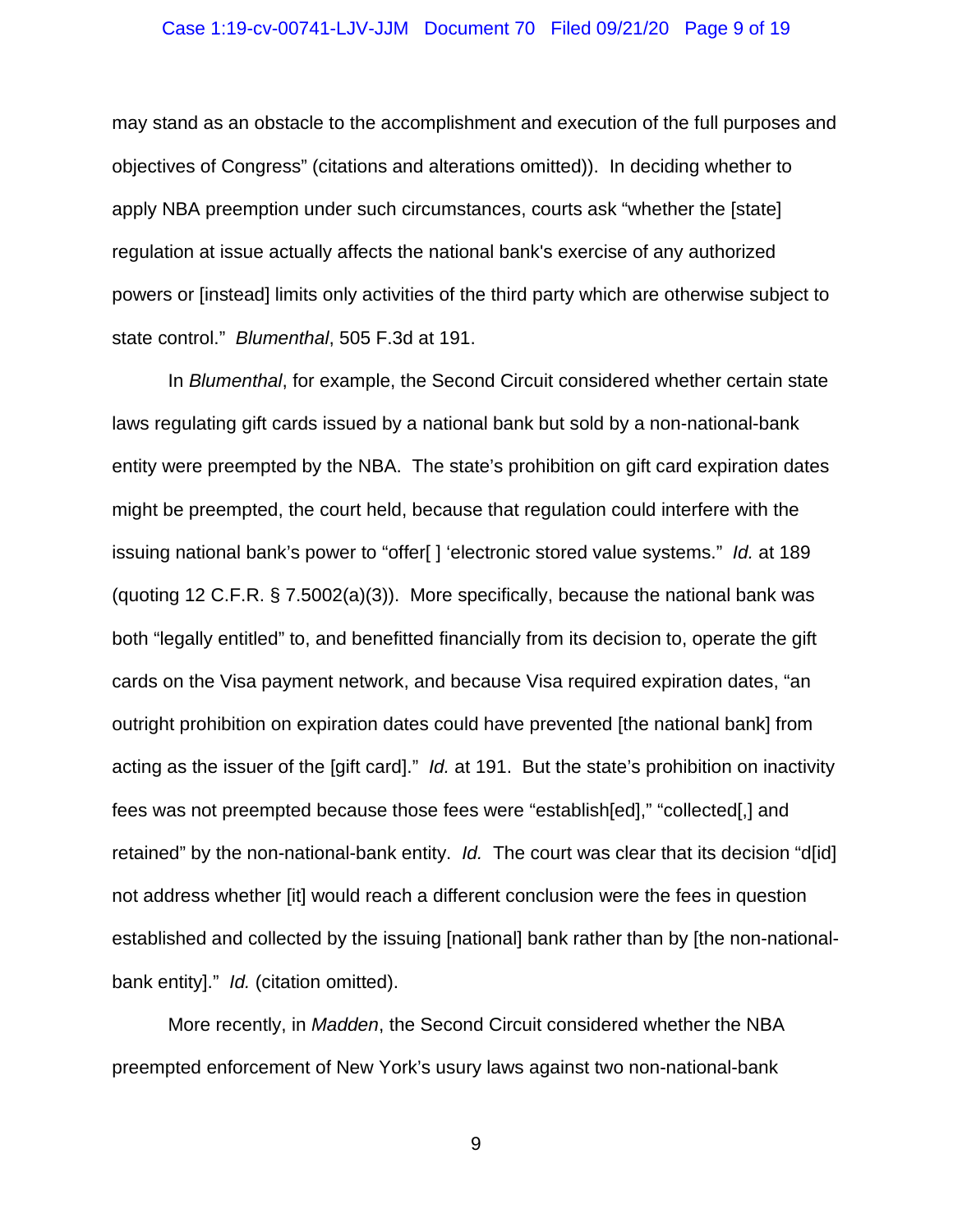#### Case 1:19-cv-00741-LJV-JJM Document 70 Filed 09/21/20 Page 10 of 19

entities that had purchased credit card debt from two national banks and then serviced the account going forward. 786 F.3d at 248. The national banks did not "possess[ ] any further interest in the account," *id.*, the court found, and so express NBA preemption did not apply. In determining whether the state laws were implicitly preempted, the court first found that the non-national-bank entities, as third-party debt buyers, were neither agents nor subsidiaries of the national banks but instead "[a]cted solely on their own behalves, as the owners of the debt." *Id.* at 2501-51 (citing OCC Bulletin 2014–37, Risk Management Guidance (Aug. 4, 2014), http://www.occ.gov/news– issuances/bulletins/ 2014/bulletin–2014–37.htm). The court then found that preemption was not otherwise justified by indirect interference with the national banks' activities. The court explained that enforcing New York's usury laws against the non-national-bank entities "would not prevent consumer debt sales by national banks to third parties. Although it [was] possible that usury laws might decrease the amount a national bank could charge for its consumer debt in certain states (*i.e.*, those with firm usury limits, like New York), such an effect would not 'significantly interfere' with the exercise of a national bank power." *Id.* at 251.

The *Madden* court distinguished the facts of that case from those presented in *Krispin v. May Department Stores*, 218 F.3d 919 (8th Cir. 2000). In that case, the Eighth Circuit held that a state law limiting delinquency fees could not be enforced against a non-national-bank entity that had purchased certain credit accounts' receivables from a national bank because the national bank still "issue[d] credit, proceesse[d] and service[d] customer accounts, and set[ ] such terms as interest and late fees." *Id.* at 923-24. The Second Circuit explained that in *Krispin,* the "national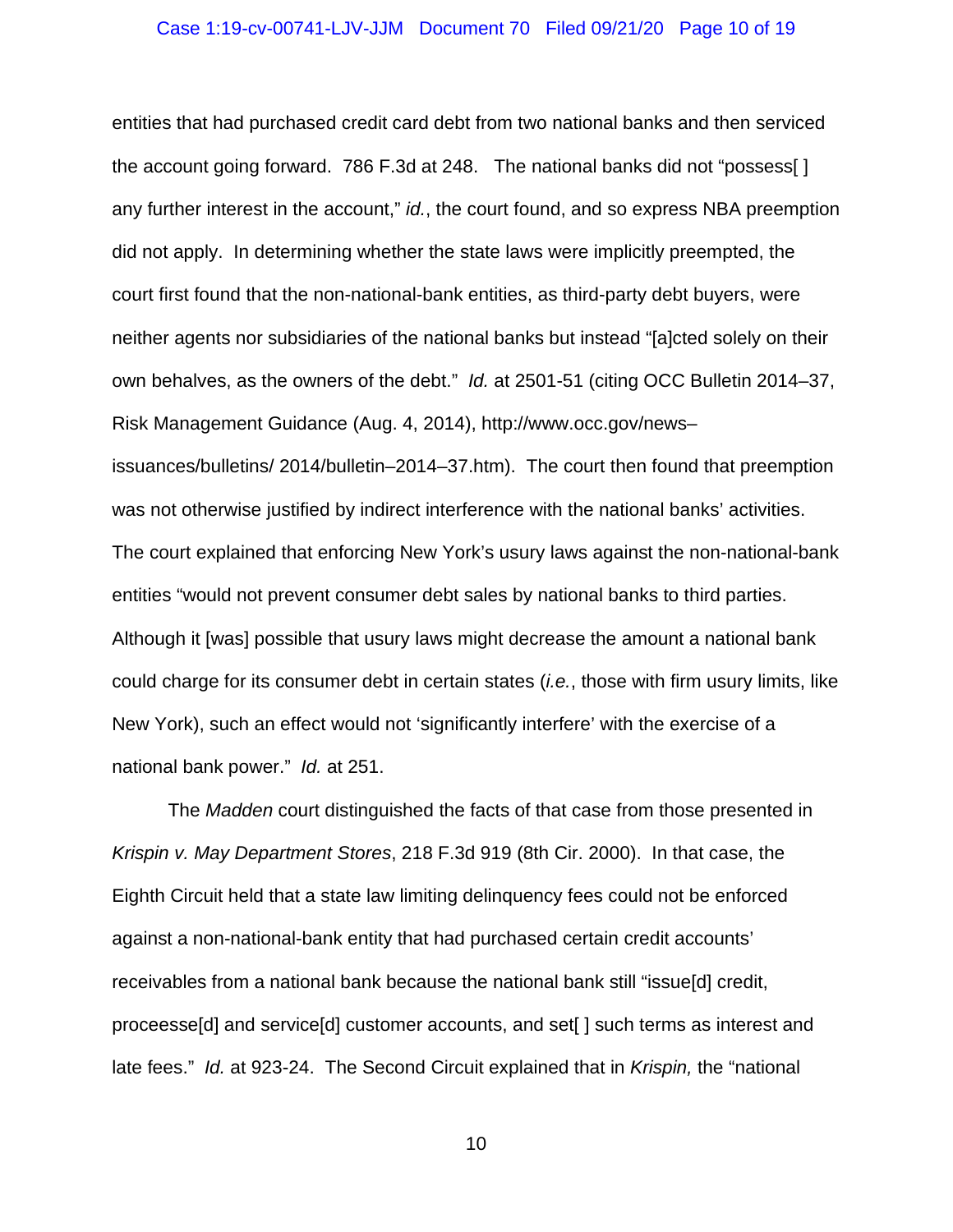bank retained ownership of the accounts," but in *Madden,* neither of the national banks

involved "ha[d] retained an interest in [the] account [at issue]." *Madden*, 786 F.3d at

252. The court continued:

The point of the *Krispin* holding was . . . that notwithstanding the [national] bank's sale of its receivables to [a non-national-bank entity], it retained substantial interests in the credit card accounts so that application of state law to those accounts would have conflicted with the [national] bank's powers authorized by the NBA. . . . As we understand the *Krispin* opinion, the fact that the bank was described as the "originating entity" had no significance for the court's decision, which would have come out the opposite way if the [national] bank, notwithstanding that it originated the credits in question, had sold them outright to a new, unrelated owner, divesting itself completely of any continuing interest in them, so that its operations would no longer be affected by the application of state law to the new owner's further administration of the credits.

*Id.* at 252 n.2.

# **C. OCC Regulations**

The Office of the Comptroller of the Currency ("OCC"), "the agency charged with implementing the NBA and overseeing national banks in the exercise of their powers thereunder," *see Blumenthal*, 508 F.3d at 188 (citations omitted), recently issued guidance on when the NBA preempts state usury laws. Because the OCC "has broad authority . . . to define the 'incidental powers' of national banks and to authorize activities beyond those enumerated in the statute," and because federal regulations "have no less preemptive effect than federal statutes," this regulation provides a source of national banks' authority and, by extension, federal preemption. *See id.* (citation omitted).

In June 2020, the OCC issued a Final Rule entitled "Permissible Interest on Loans that Are Sold, Assigned, or Otherwise Transferred," 85 Fed. Reg. 33530-01, 2020 WL 2836957 (Jun. 2, 2020) (to be codified at 12 C.F.R. § 7.4001(e)). That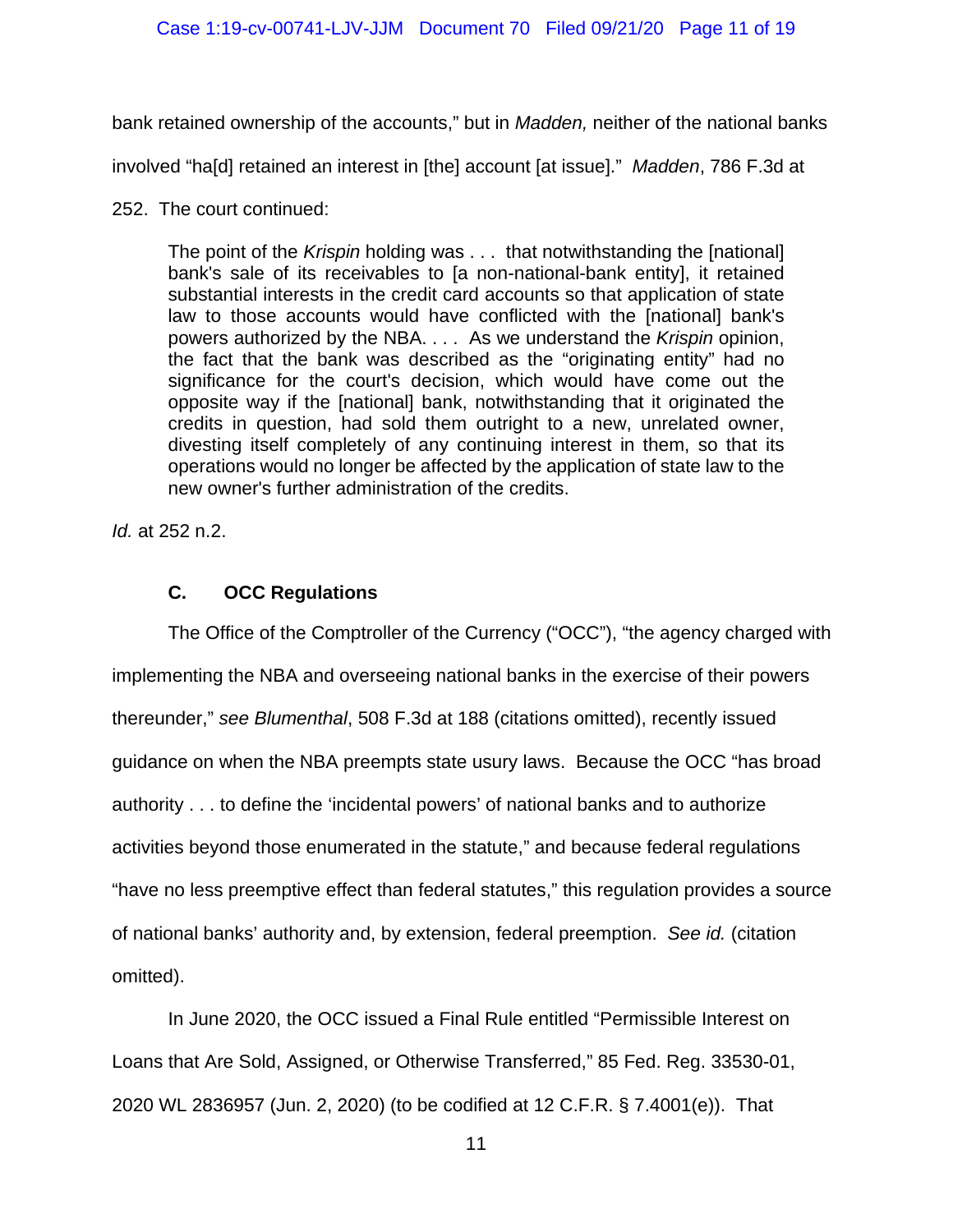#### Case 1:19-cv-00741-LJV-JJM Document 70 Filed 09/21/20 Page 12 of 19

regulation, effective August 3, 2020, provides: "Interest on a loan that is permissible under 12 U.S.C. [§] 85 shall not be affected by the sale, assignment, or other transfer of the loan." 12 C.F.R. § 7.4001(e). The OCC explained that the regulation draws on both the express and conflict preemption principles discussed above.

In terms of express preemption, the OCC explained that "[t]he NBA . . . clearly establishes" that a national bank may "(1) lend money, pursuant to a loan contract, with an interest term that is consistent with the laws of the state in which the bank is located," 85. Fed. Reg. at 33531 (citing 12 U.S.C. § 85), and "(2) subsequently transfer that loan and assign the loan contract," *id.* (citing 12 U.S.C. §§ 24(Third), (Seventh); 12 C.F.R. § 7.4008(a); *Planters' Bank of Miss. v. Sharp*, 47 U.S. 301, 322, 377-78 (1848)) (additional citations omitted).[3](#page-11-0) And because the NBA did "not expressly address how the exercise of a national bank's authority to transfer a loan and assign the loan contract affects the interest term, . . . the OCC [could] interpret section 85 to resolve this silence." *Id.* (citing *Chevron U.S.A., Inc. v. Nat. Res. Def. Council, Inc.*, 467 U.S. 837, 8[4](#page-11-1)3 (1984)).<sup>4</sup> The regulation thus defines an incidental power of national banks and, in

<span id="page-11-0"></span><sup>3</sup> *See also* 12 U.S.C. § 24(Third) ("[A national bank] shall have power . . . [t]o make contracts."); 12 U.S.C. § 24(Seventh) ("[A national bank] shall have power . . . [t]o "discount[ ] and negotiat[e] promissory notes . . . and other evidences of debt."); C.F.R. § 7.4008(a) ("A national bank may make, sell, . . . or otherwise deal in loans [not secured by real estate], subject to such terms . . . prescribed by . . . [f]ederal law."); *Planters' Bank*, 47 U.S. at 323 ("[I]n discounting notes and managing its property in legitimate banking business, [a bank]must be able to assign or sell those notes when necessary and proper.")

<span id="page-11-1"></span><sup>4</sup> The Court notes that, although not material to its disposition of this motion, an "'agency's conclusion that . . . state law is pre-empted' receive[s] lesser, *Skidmore* deference. Such regulations guide the court's inquiry only to the extent of their 'thoroughness, consistency, and persuasiveness.'" *Hymes v. Bank of Am., N.A.*, 408 F. Supp. 3d 171, 190 (E.D.N.Y. 2019) (quoting *Wyeth v. Levine*, 555 U.S. 555, 576 (2009) (citing *Skidmore v. Swift & Co.*, 323 U.S. 134, 140 (1944))); *see also* 12 U.S.C.A. § 25b(b)(5)(A) (" A court reviewing any determinations made by the Comptroller regarding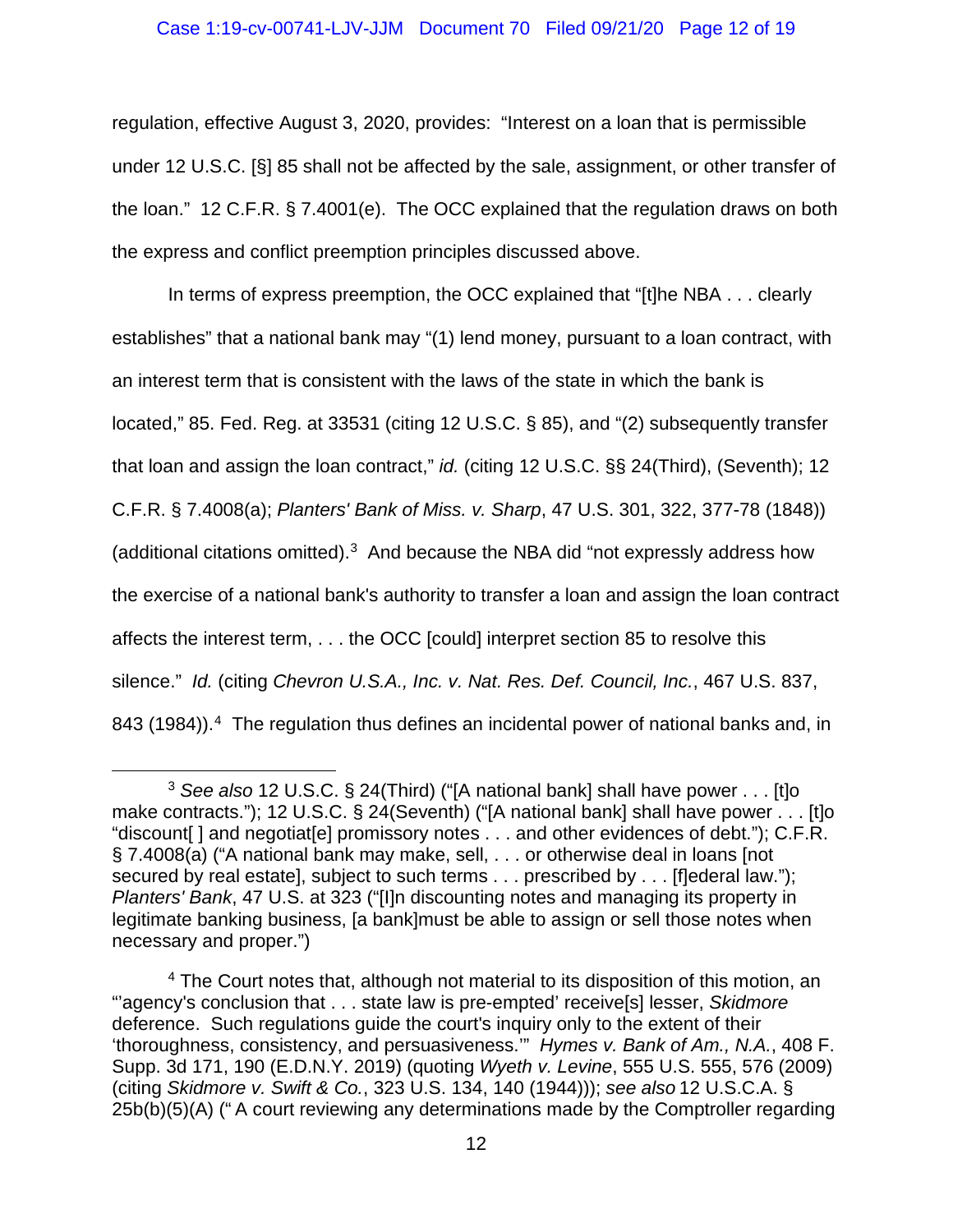#### Case 1:19-cv-00741-LJV-JJM Document 70 Filed 09/21/20 Page 13 of 19

doing so, preempts state-law usury claims on any loans sold, assigned, or transferred by a national bank.

In the context of conflict preemption, the OCC explained that the regulation promoted two important goals of the NBA: uniformity and risk management. *Id.* at 3352-33. Section 85, the OCC elaborated, "facilitates national banks' ability to operate lending programs on a nationwide basis, a characteristic fundamental to national banks since their inception, . . . [and r]eading section 85 as applying only to loans that a national bank holds to maturity would undermine this statutory scheme." *Id.* at 3352. And because "national banks of all sizes . . . routinely rely on loan transfers to access alternative funding sources, manage concentrations, improve financial performance ratios, and more efficiently meet customer needs," the regulation "promotes safe and sound operations." *Id.* at 3352-53. In other words, the OCC opined that making transferred loans susceptible to state usury laws would "prevent[ ] or significantly interfere[ ] with the exercise by . . . national bank[s] of [their] powers," *see* 12 U.S.C.  $\S$  25(b)(1)(B).

## **DISCUSSION**

## **I. NBA PREEMPTION**

Peterson's state-law usury claims are expressly preempted by the NBA. Even before the OCC issued its rule clarifying that interest permissible before a transfer

preemption of a State law by [12 U.S.C. § 85] shall assess the validity of such determinations, depending upon the thoroughness evident in the consideration of the agency, the validity of the reasoning of the agency, the consistency with other valid determinations made by the agency, and other factors which the court finds persuasive and relevant to its decision.").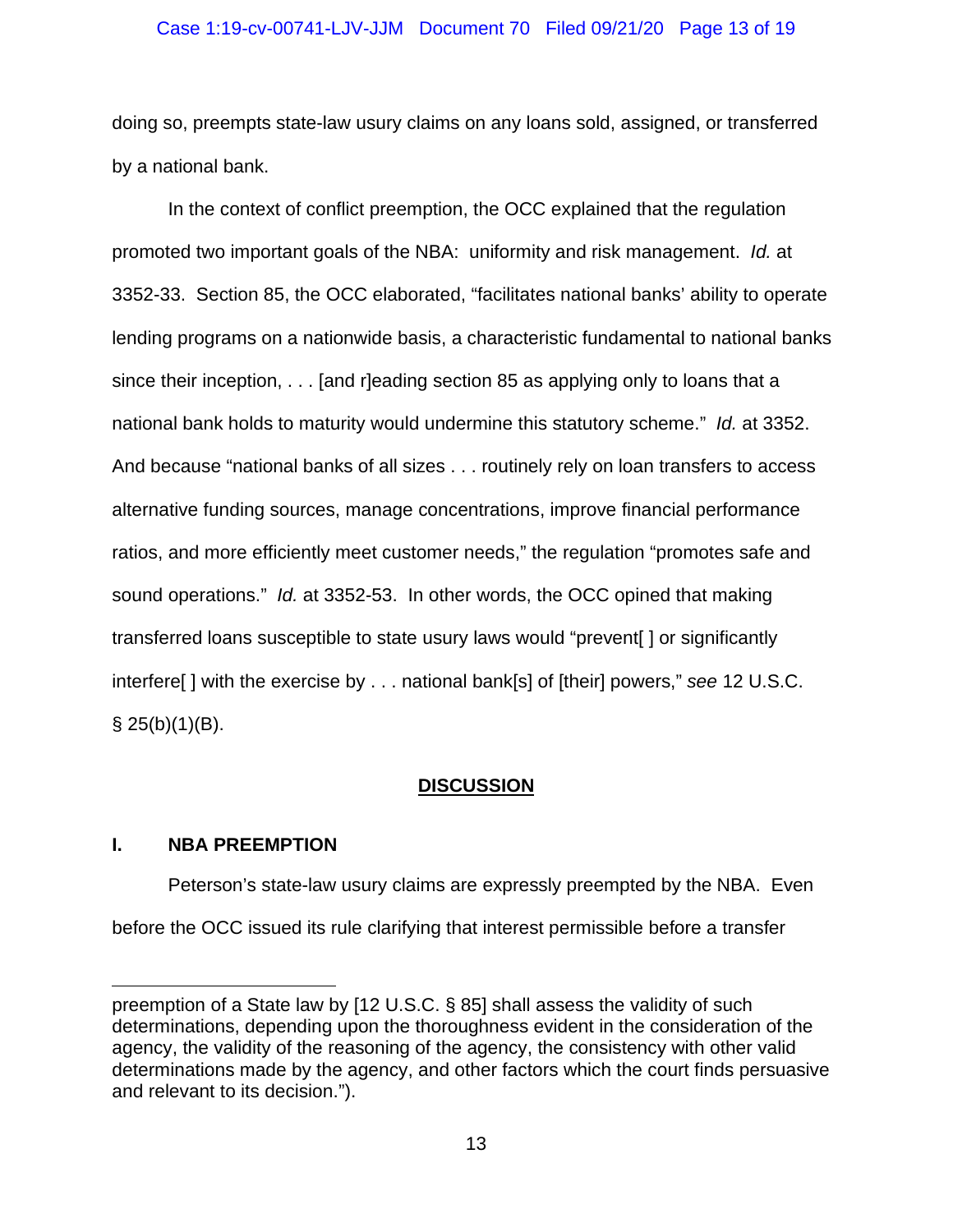#### Case 1:19-cv-00741-LJV-JJM Document 70 Filed 09/21/20 Page 14 of 19

remains permissible after the transfer, Peterson's claims would have been preempted. That is so because JPMCB, which Peterson agrees is a national bank, *see* Docket Item 60 at 13, continues to possess an "interest in the account," *see Madden*, 786 F.3d at 248.

Unlike in *Madden*—where the national banks had entirely "discharged," and no longer "possessed any further interest in," the loan account—here JPMCB retains a number of rights. For example, JPMCB "retain[s] the right to change various terms and conditions," including "*increasing or decreasing periodic interest charges*." Prospectus at 26, 46 (emphasis added). And in the event of default, "all the right, title and interest . . . in and to the [r]eceivables in such [d]efaulted [a]ccount" are "automatically" sold back to JPMCB. *See* RPA § 3.05; TSA § 3.05.

JPMCB is therefore akin to the national bank in *Krispin*, which the Second Circuit distinguished because it had not "sold [the accounts at issue] outright to a new, unrelated owner, divesting itself completely of any continuing interest in them," but instead "retained substantial interests in the credit card accounts." *Madden*, 786 F.3d at 252 n.2; *see also Scott*, 580 F. App'x at 57 ("[S]ecuritizing credit card receivables . . . does not divest the issuer of its ownership interest in the credit card accounts." (collecting cases)); Fed. Deposit Ins. Corp., Credit Card Securitization Manual 10-11 (2007) ("FDIC Manual"),

https://www.fdic.gov/regulations/examinations/credit\_card\_securitization/pdf\_version/ind ex.html ("The financial institution retains legal ownership of the credit card accounts and can continue to change the terms on the accounts."). In other words, because a national bank (JPMCB) sets the interest rate on Peterson's account, it may do so at the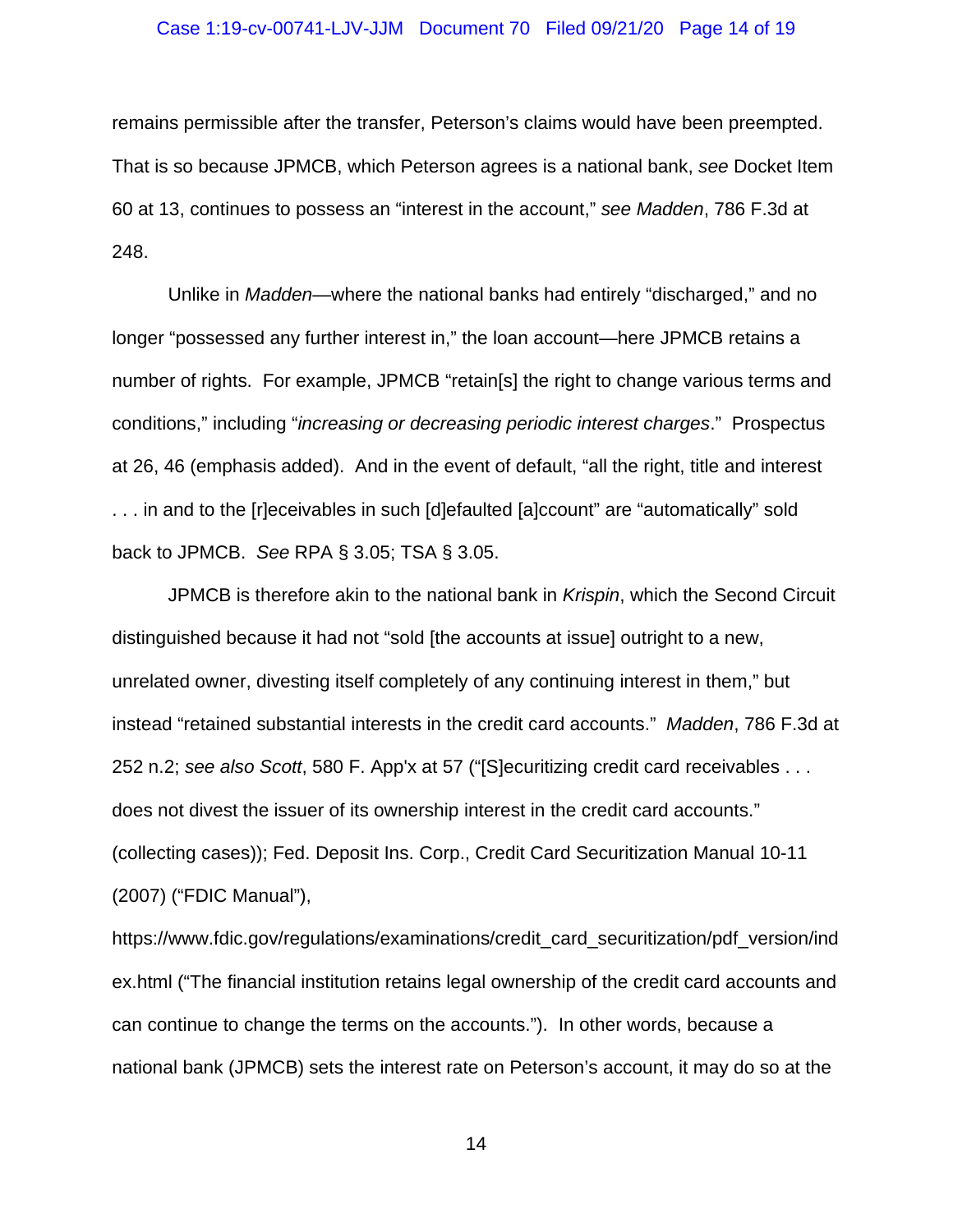#### Case 1:19-cv-00741-LJV-JJM Document 70 Filed 09/21/20 Page 15 of 19

"interest . . . rate allowed by the laws of the State, Territory, or District where the bank is located," 12 U.S.C. § 85, and is not subject to the usury laws of other states.

To the extent there is any doubt as to whether JPMCB, like the national bank in *Krispin*, in fact retains a "substantial interest" in Peterson's account, resolving that doubt in Peterson's favor would not change the outcome. In *Krispin*, the national bank "issue[d] credit, processe[d] and service[d] customer account, and set[ ] such terms as interest and late fees." 218 F.3d at 923-23. Peterson observes that JPMCB does not service the accounts to reap the debts for itself but instead as a paid agent of the Trust. *See* Docket Item 42 at 17. But that is of no moment: as the OCC's regulation makes clear, even if state usury law is not expressly preempted by the NBA, it at least is implicitly preempted—that is, even if JPMCB does not retain a substantial interest in the account, enforcing state usury laws against Chase still would "significantly interfere" with JPMCB's exercise of its NBA powers. As the OCC explained, leaving transferred loans susceptible to state usury laws would undermine the NBA's goals of uniformity and risk management. *See* 85 Fed. Reg. at 3352-53.[5](#page-14-0)

FDIC Manual at 5.

<span id="page-14-0"></span><sup>5</sup> The Federal Deposit Insurance Corporation agrees:

Securitizations, when used properly, provide financial institutions with a useful funding, capital, and risk management tool. By using securitizations, a credit card issuer may be able to obtain lower cost funding, diversify its funding sources, improve financial indices, potentially lower regulatory costs, and increase its ability to manage interest rate risk. In addition, securitizations may allow banks to reduce asset-class concentrations in the overall portfolio, create underwriting and pricing discipline (provide market feedback regarding asset value), and leverage origination skills and systems capacity by increasing the volume of transactions that pass through the bank. In addition, servicing is often retained by the originator which minimizes customer disruption and enhances fee income.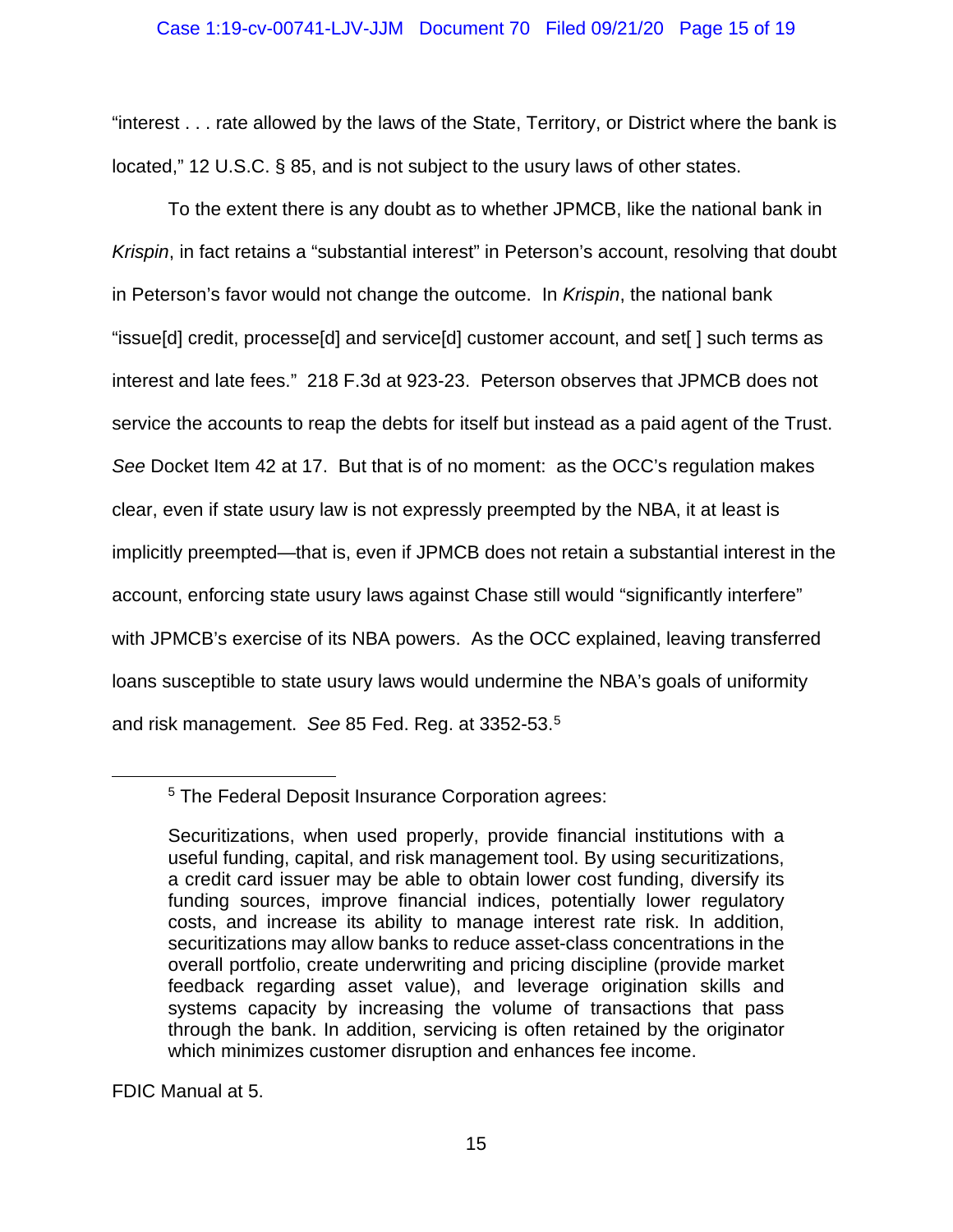Although the Second Circuit reached a different conclusion in *Madden,* it did so on materially different facts—a loan that had been sold "outright," not one that remained in at least some legal sense with the national bank. Stated differently, even if JPMCB does not retain a "substantial interest" in Peterson's loan, it retains, at the very least, more than "[no] further interest."[6](#page-15-0) And in the context of that middle ground, the Court defers to the OCC's reasoned judgment that enforcing New York's usury laws against the Chase defendants would significantly interfere with JPMCB's exercise of its NBA powers[.7](#page-15-1) The Court is not alone in finding that the retention of rights following default is material to the ownership analysis. *See , e.g.*, *Willard v. Bank of Am.*, 204 F. Supp. 3d 829, 834 (E.D. Pa. 2016) (finding that a national bank "maintain[ed] ownership of [certain] credit card accounts" that it had securitized because, following default, the

<span id="page-15-0"></span><sup>&</sup>lt;sup>6</sup> Peterson appears to recognize, and attempts to elide, the critical distinction between owning *only* receivables (as here) and owning the accounts outright (as in *Madden*), frequently interchanging the terms "debt" and "receivables" and never addressing the fact that defaulted accounts automatically return to JPMCB. *See, e.g.*, Docket Item 42 at 20-21 ("As described repeatedly in the [c]omplaint, [JPMCB] has sold, transferred, and conveyed to [the d]efendants all right title and interest in [Peterson's] credit card receivables. . . . Thus, whatever account ownership means, [JPMCB's] retention of account ownership does not mean that [JPMCB], as the originating entity, retains an interest in the debts it has sold to third parties." (citations omitted)).

<span id="page-15-1"></span><sup>&</sup>lt;sup>7</sup> Peterson argues that the OCC's regulation is not entitled to deference because it "does not actually contain any analysis or findings about any specific state statutes or the actual effects of application of these statutes to regulations of banks under the National Bank Act," but instead is "a poorly reasoned legal brief, drafted for the explicit purpose of overruling *Madden*." *See* Docket Item 55 at 9; *see also Hymes*, 408 F. Supp. 3d at 192 ("Analysis of case law, as a general rule, falls squarely within the expertise the federal courts, not agencies." (citing *New York v. Shalala*, 119 F.3d 175, 180 (2d Cir. 1997)). That may be true of the OCC's analysis of express preemption, but it is not true of the OCC's fact-specific analysis of implicit preemption, which is "thorough[ ], consisten[t], and persuasive[ ]," *see id.* at 190 (citations omitted). And, as stated above, the Court does not rely on the regulation in finding Peterson's claims expressly preempted—that finding is premised on the Second Circuit's reasoning in *Madden*.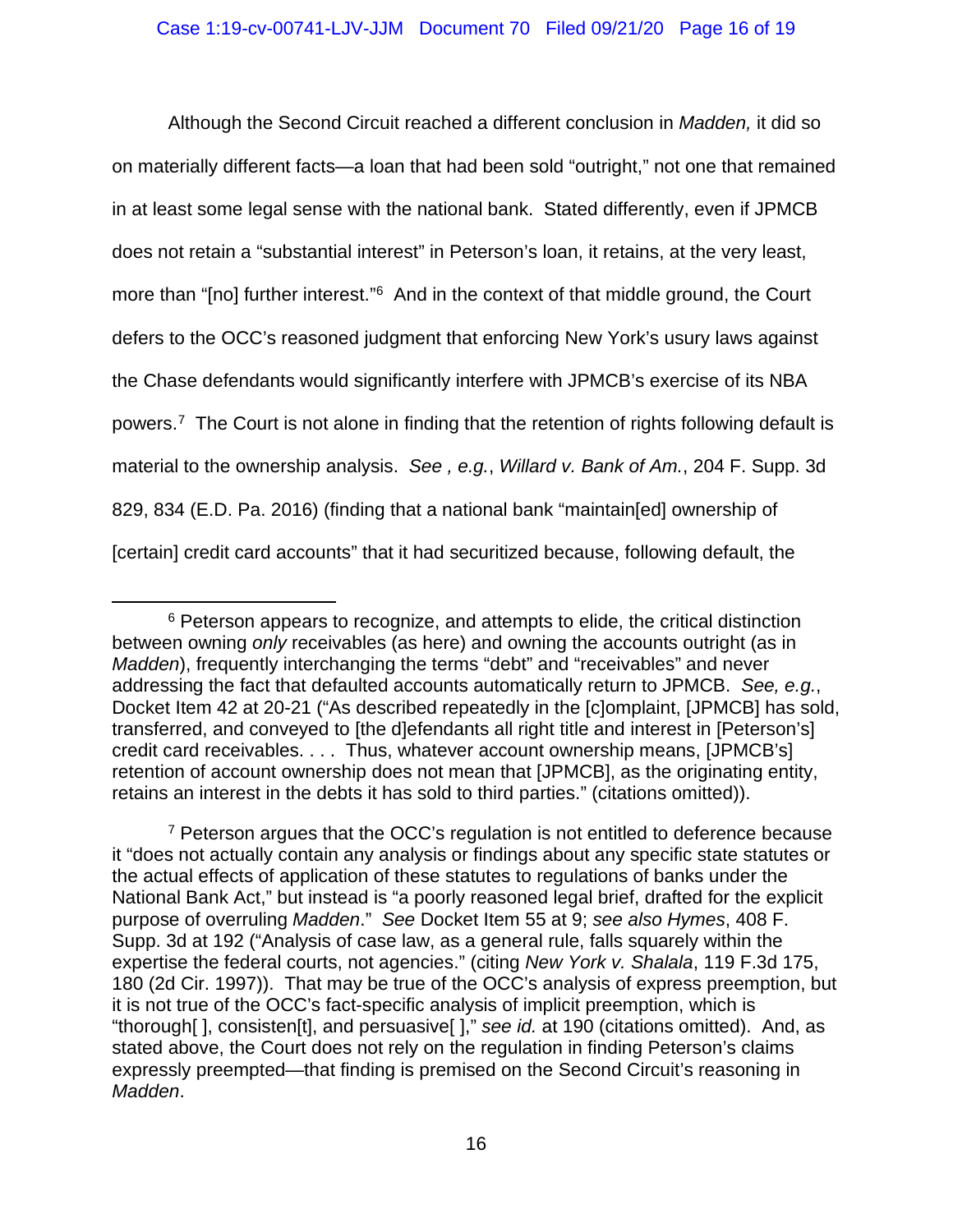"receivables [were] immediately ejected from the trust and sold back to" the national bank, meaning that the national bank retained "the right to collect" on the accounts).

In short, Peterson's state-law usury claims are expressly preempted by the NBA because JPMCB retains a substantial interest in his account and, accordingly, may set "interest at the rate allowed by the laws of the State, Territory, or District where the bank is located," 12 U.S.C. § 85. And even if they were not, they would be implicitly preempted for the reasons provided by the OCC.

## **II. WHETHER JPMCB "IS LOCATED" IN DELAWARE OR NEW YORK**

Peterson also argues that Judge McCarthy erred in failing to establish where JPMCB "is located" for purposes of section 85. *See* Docket Item 60 at 13-14. That argument is a non-starter, as Peterson did not advance this argument before Judge McCarthy.

Peterson stated in his papers opposing dismissal that he "d[id] not believe his complaint implicate[d] [JMPCB's] ability to charge interest rates irrespective of state law." Docket Item 42 at 15 n.8. Although Peterson also stated that he "d[id] not concede that [JPMCB] [was] entitled to charge interest according to Delaware law under [section] 85" because an SEC form cited by the defendants stated that JPMCB "[was] located in New York, New York," *id.*, Peterson did not expand on this argument in any of his papers before Judge McCarthy. Peterson therefore waived any argument that JPMCB is located in New York. *See Deats v. Monroe Cty.*, 2014 WL 6769756, at \*4 (W.D.N.Y. Dec. 1, 2014) ("The lack of any form of a developed argument on this point would justify a determination by this Court to not address this claim, and deem it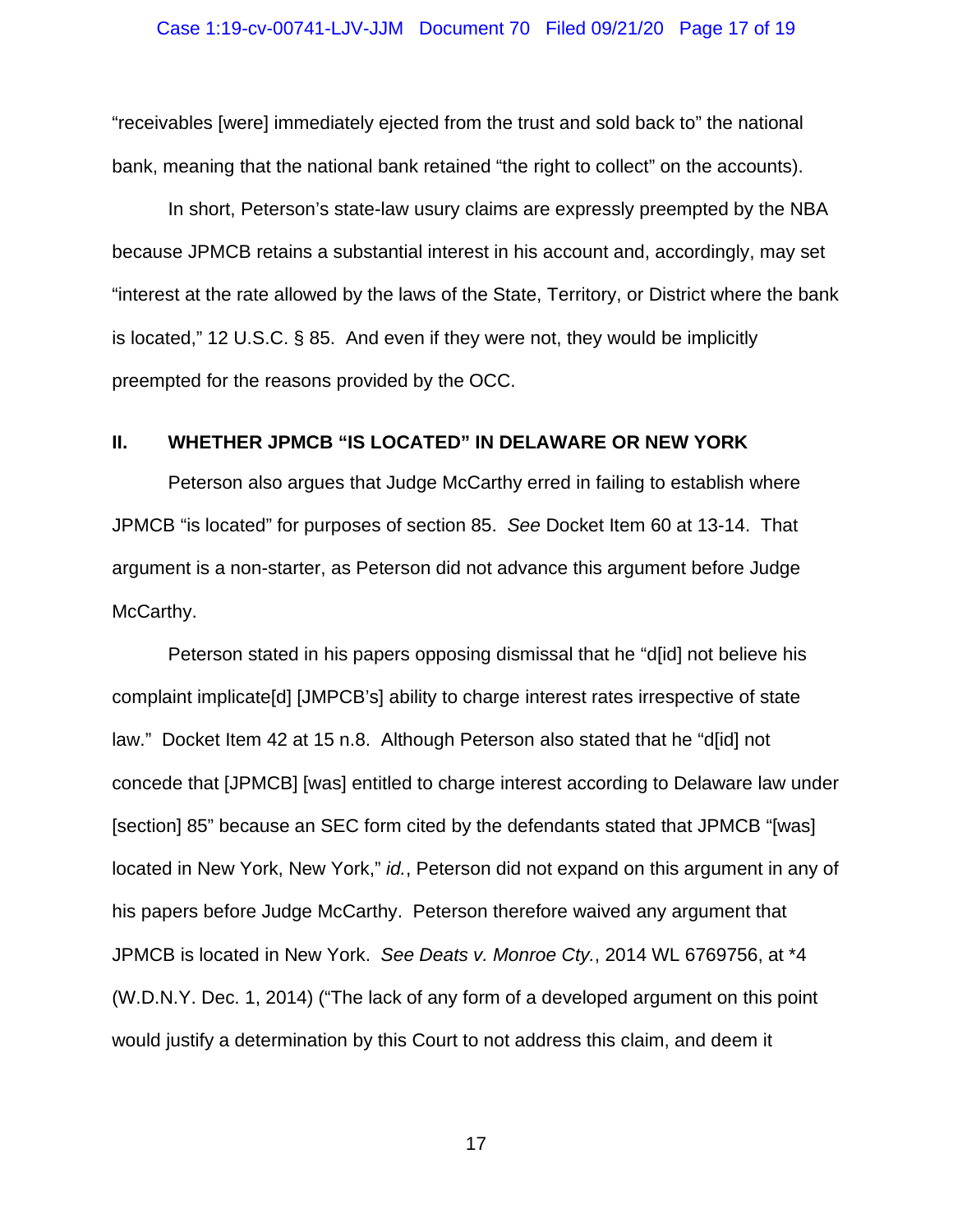#### Case 1:19-cv-00741-LJV-JJM Document 70 Filed 09/21/20 Page 18 of 19

waived." (citing *State Street Bank and Trust Co. v. Inversiones Errazuriz Limitada*, 374 F.3d 158, 172 (2d Cir. 2004)).

In any event, Peterson's argument is unavailing. The straightforward corollary of this Court's determination that JPMCB may "charge on [Peterson's] loan . . . interest at the rate allowed by the laws of the State, Territory, or District where [JPMCB] is located," 12 U.S.C. § 85, is that the NBA "provide[s] the exclusive cause of action' for usury claims" concerning that loan, *see Madden*, 786 F.3d at 250 (quoting *Beneficial Nat'l Bank*, 539 U.S. at 11). In other words, with respect to Peterson's loan, sections 85 and 86 of the NBA "supersede both the substantive and the remedial provisions of [New York's] usury laws and create a federal remedy for overcharges that is exclusive." *Beneficial Nat'l Bank*, 539 U.S. at 11. But Peterson has neither named JPMCB as a defendant nor brought suit under the NBA. He also has not moved to amend his complaint, instead asserting only that his claims, as pleaded, should not be dismissed. Thus, even if this Court were to consider the merits of Peterson's waived argument, it still would fail because he has not asserted a viable claim.

## **III. NEW YORK UNJUST ENRICHMENT CLAIM**

Judge McCarthy recommended dismissal of Peterson's second cause of action for unjust enrichment, *see* Docket Item 57 at 8, explaining that because Peterson's "unjust enrichment claim relies on identical facts as [his usury] claim[,] . . . it too is preempted." *Id.* (first alteration in original) (quoting *Baptista v. JPMorgan Chase Bank, N.A.*, 640 F.3d 1194, 1198 (11th Cir. 2011)). Peterson objected to this recommendation on the same grounds discussed above in the context of his usury claim. Because that